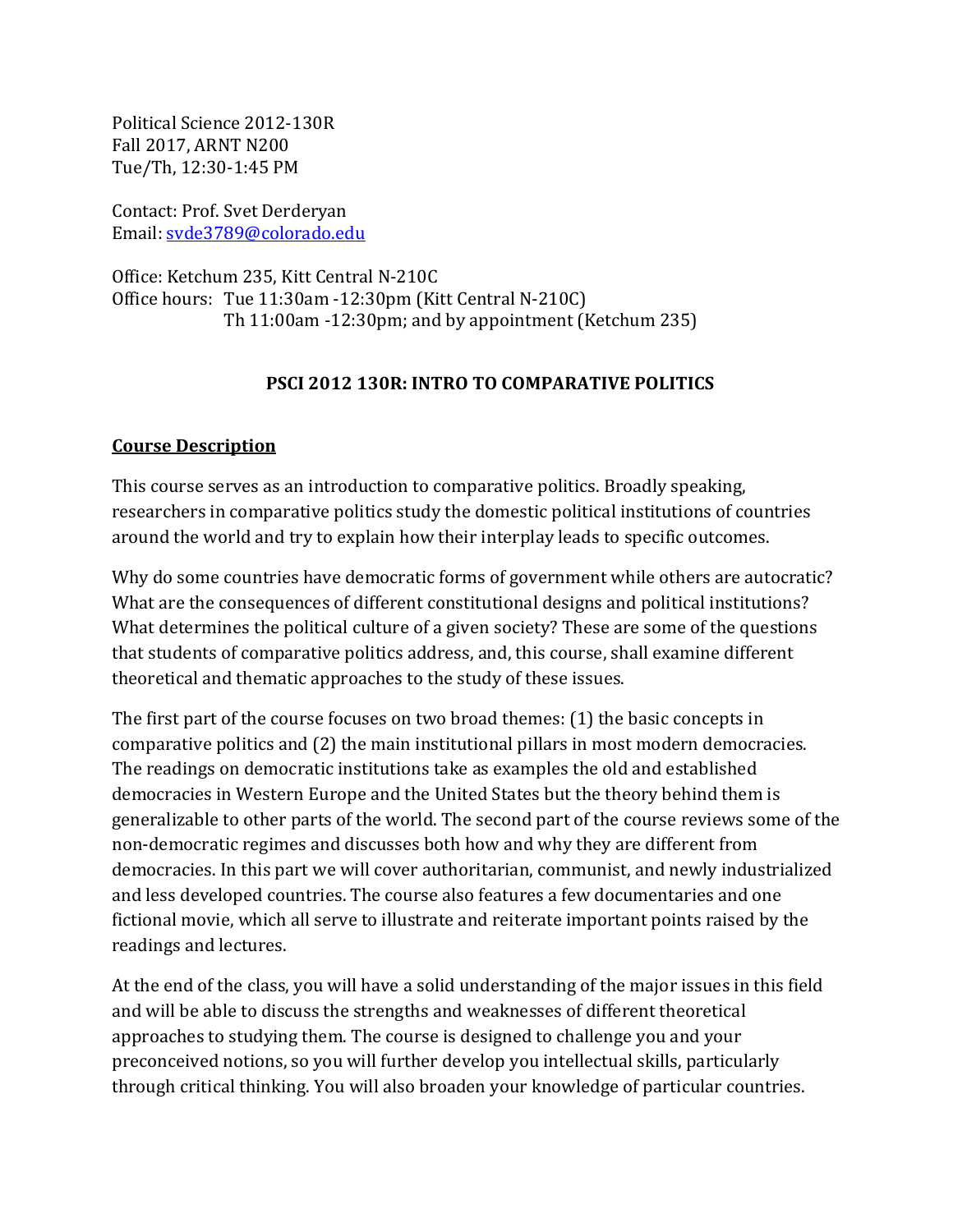## **Course Requirements**

Presentations: 20% Midterm Exam: 30% Final Exam: 20% Movie Entries: 10% Final Paper: 10% Participation and Attendance: 10%

## Presentations:

You will be expected to give a 10 min presentation on how the various domestic political institutions that we will cover have influenced how politics plays out in a country of your choice. You will do this in groups of two or three. The presentations will be 20% of your final grade. They have to be accompanied by a PowerPoint, which will be shown to the class, and submitted to me before the presentation is due *with all the group members cc-ed.* 

#### Exams:

There will be two exams in this class. The midterm will cover the basic principles of comparative politics, as presented by Patrick O'Neil in Essentials of Comparative Politics, and the political institutions in modern democracies, mainly Western Europe and the United States. The final exam will be **cumulative** and will cover the topics discussed in the first half of the semester plus the main themes in the second half – authoritarian and communist regimes, as well as newly industrialized and less developed countries. The midterm will be 30% and the final will be 20% of your final grade.

## Final Paper:

You will be expected to write a final paper focusing on how the political institutions and political culture in two countries affects various political outcomes. In your discussion please make sure that you focus on questions such as parliamentarism vs. presidentialism, differing electoral systems, party competition, government formation, civil society, varieties of capitalism, and socio-economic outcomes. This paper will be 10% of your grade. December 14th.

## Movie Entries:

We will see a number of documentaries in this class. You are responsible to submit two short reactions (max 1 page single spaced) to two documentaries of your choice connecting your impressions with the class readings. These documentaries serve an important goal – to demonstrate the real world applications of the theories and concepts we will be discussing in class. You will submit these in a single word document whenever you have completed the two reaction entries but before November 28th. 10% of your grade.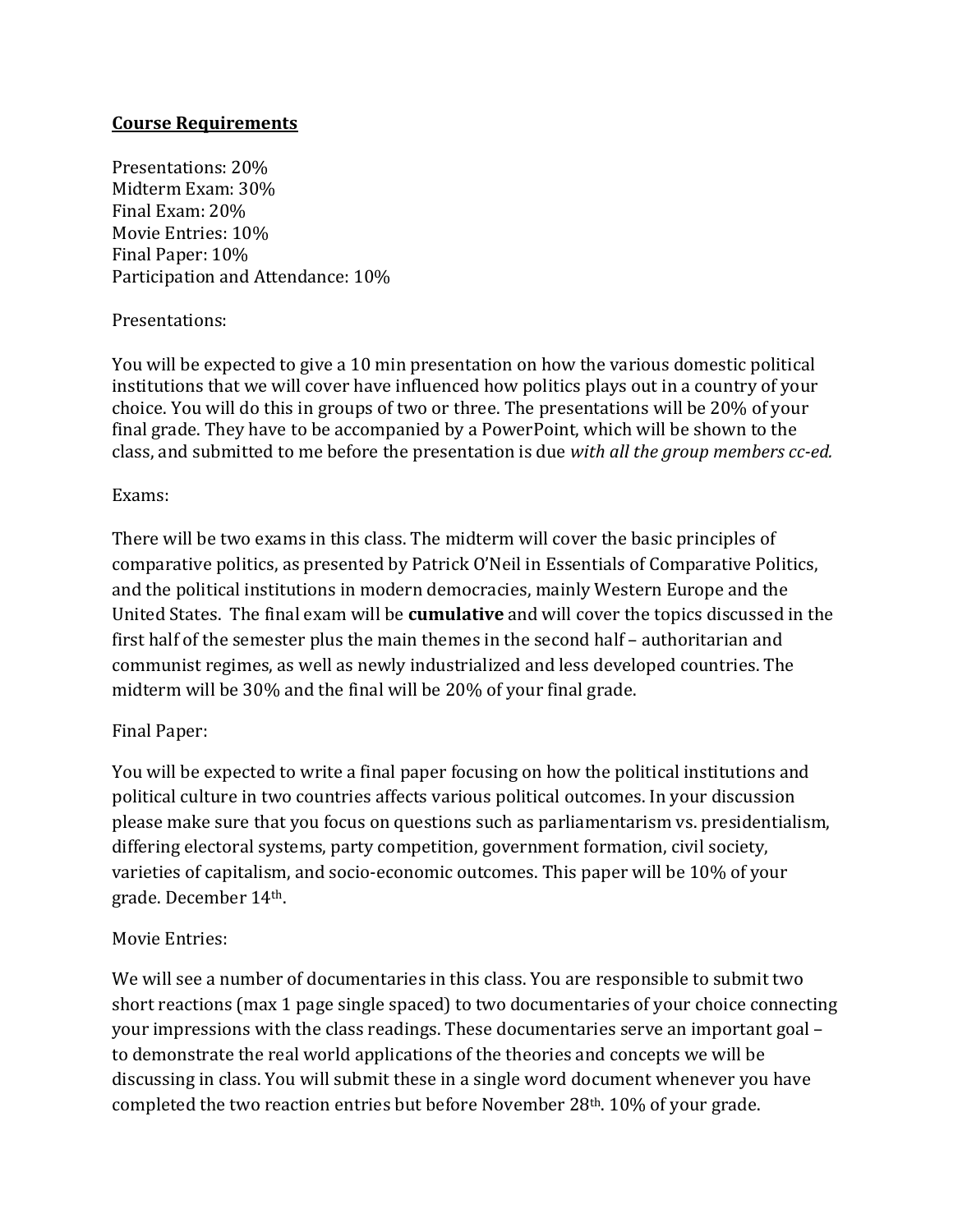Attendance and Participation:

Many of the lectures will be presented in a style that will give plenty of opportunities for inclass participation to the students. The frequency and quality of your comments, as well as your attendance, will shape your final participation grade. If we have one or several pop quizzes in class, those will also factor in your participation grade.

## **Required Readings**

One book is required for this course. You can purchase it online via Amazon. There will also be a few articles and book chapters which will be available online on the course's website.

O'Neil, Patrick. 2015. Essentials of Comparative Politics. W.W. Norton & Company: New York, 5th edition. (abbreviated Essentials).

https://www.amazon.com/Essentials-Comparative-Politics-Fifth-Patrick/dp/0393938972/ref=sr\_1\_1?ie=UTF8&qid=1502316503&sr=8- 1&keywords=Essentials+of+Comparative+Politics.+W.W.+Norton+%26+Company

# **Original Work + Honor Code**

It is expected that all work you do in this course represents original work not previously or simultaneously handed in for credit in another course. All work for this course falls under the University's Honor Code. If you have questions about your responsibility under the honor code, please bring them to your instructor or consult with the office of the Dean of Students. Your full participation and observance of the honor code is expected.

## **Questions and Absences**

If you have questions about the course, please come see me after class or during office hours. I will also be happy to answer questions via email. If you have to miss class on the day of an exam, then you must write and explain beforehand in all but the most unusual circumstances. Attendance is required.

# **COURSE OUTLINE**

Aug 29 Introduction

Aug 31 TBA

**Concepts and Definitions**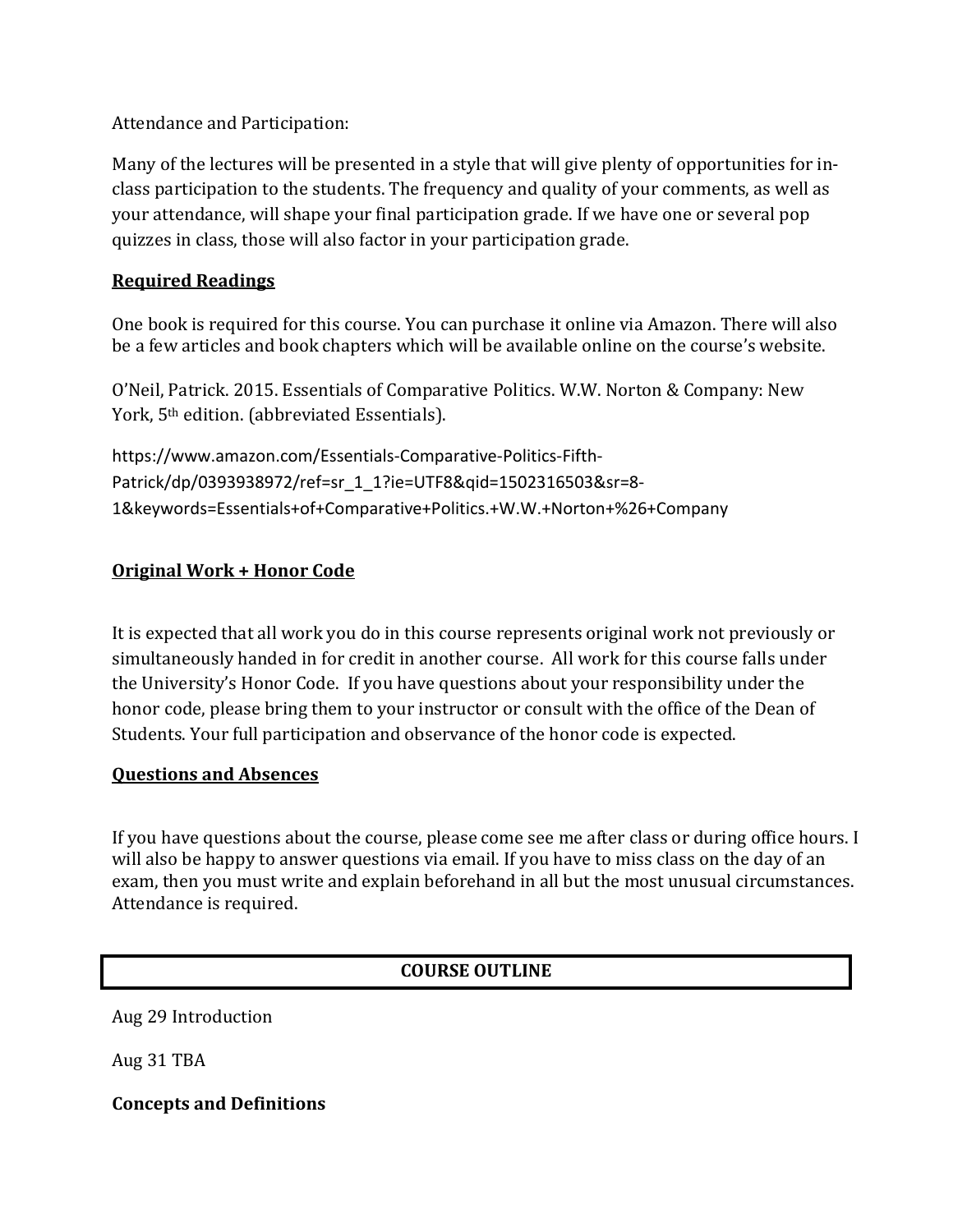Sept 5 What is Comparative Politics? Essentials: "Chapter 1: Introduction"

Sept 7 The State Essentials: "Chapter 2: States"

Sept 12 Ethnicity and nationalism Essentials: "Chapter 3: Nations and Society" . "Daniel Pozner's Chiwa and Tambuka" case-study

Sept 14 Political Economy Essentials: "Chapter 4: Political Economy,"

Sept 19 Watch Documentary: *Sick around the world.* Discussion.

#### **The World of Democracy**

Sept 21 Executive GLM, Ch. 2, The Executive (pp. 23-46)

Sept 26 Legislature GLM, Ch. 3, Parliaments (pp. 47-78)

Sept 28 + Oct 3 Elections GLM, Ch. 11, Elections, Electoral Systems, and Referendums (pp.366-406)

Oct 5, Oct 10 +12 + 17 Parties

GLM, Ch. 8, Party Families (pp. 238-75) and parts of Ch. 9, Cleavage Structures and Electoral Change (pp. 278-92)

Inglehart, R. 2008. "Changing Values among Western Publics 1970-2006." *West European Politics* 31: 130-46.

YouTube videos on political ideologies: Socialism, liberalism, conservatism, libertarianism.

[https://www.youtube.com/watch?v=V7rHGydPFjY&index=3&list=PLi3U](https://www.youtube.com/watch?v=V7rHGydPFjY&index=3&list=PLi3U-nPPrbS6Uk6vGaihfQ0CjcIAlJYcr)[nPPrbS6Uk6vGaihfQ0CjcIAlJYcr](https://www.youtube.com/watch?v=V7rHGydPFjY&index=3&list=PLi3U-nPPrbS6Uk6vGaihfQ0CjcIAlJYcr)

Moral Roots of liberalism and conservatism: How one's personality determines one's political views?

<https://www.youtube.com/watch?v=vs41JrnGaxc> UK Party system: <https://www.youtube.com/watch?v=8LrZVn4u8qQ>

Oct 19+24 Coalitions

GLM, Ch. 12, Making and Breaking Government (pp. 412-54)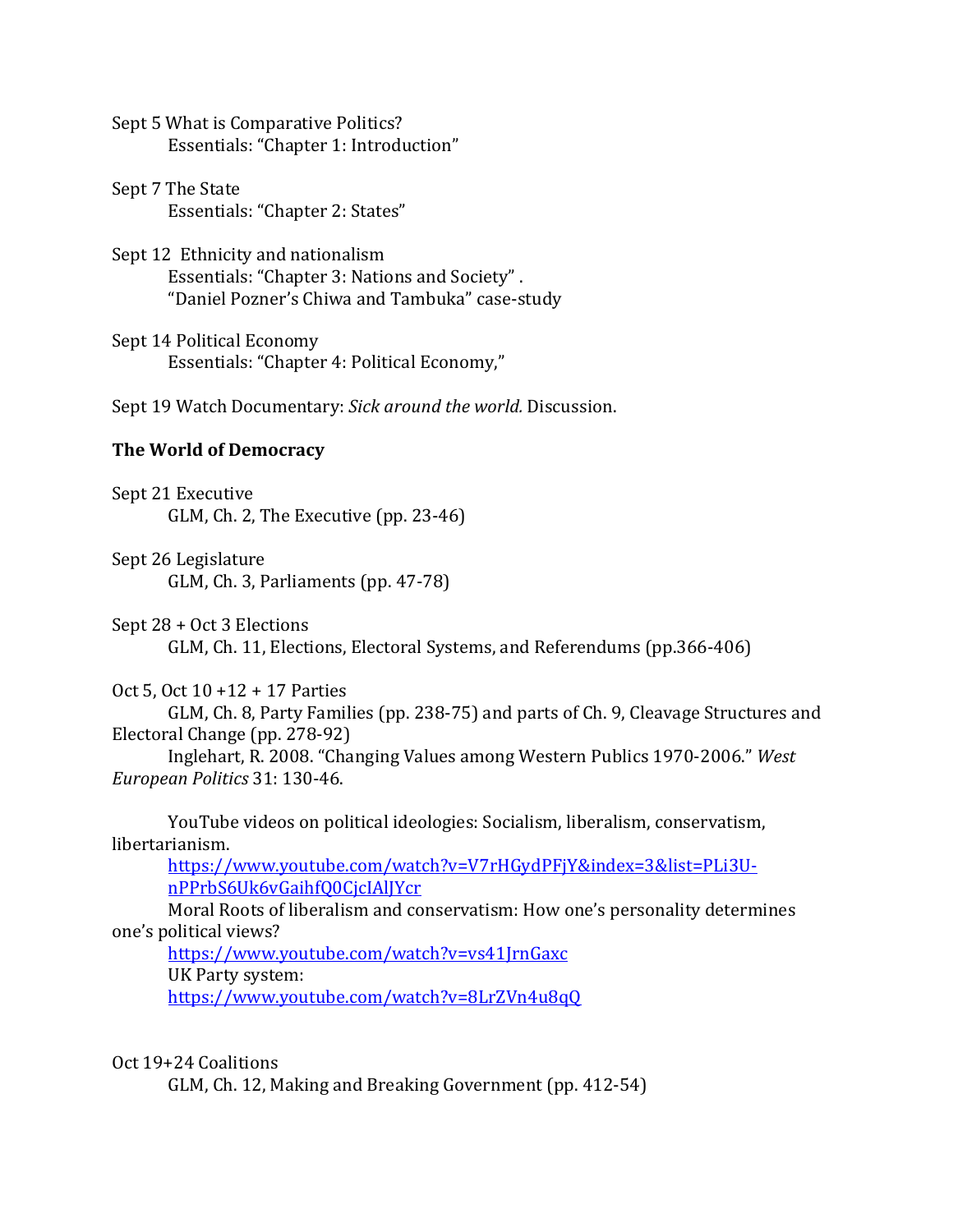Movie: Five Days that changed Britain: <https://www.youtube.com/watch?v=mRHUNxVCnxw>

Oct 26 Welfare States

Esping-Anderson, G. 1990. *The Three Worlds of Welfare Capitalism*. Princeton: Princeton UP, 9-34.

## **Oct 31 Midterm Exam**

## **The World of Authoritarianism**

- Nov 2 Authoritarian regimes Essentials: "Chapter 6: Nondemocratic regimes"
- Nov 7 Watch documentary: *Absolute Power*. Discussion.
- Nov 9 Communism and post-communism Essentials: "Chapter 9"
- Nov 14 The Fall of Communism in Eastern Europe Good Bye Lenin Darton, R. 1991. "The Stasi Files." In *Berlin Journal*. New York: Norton, 129-137.
- Nov 16 Good Bye Lenin. Finish + Discussion
- Nov 21 + 23 Thanksgiving Break
- Nov 28 Paper Assignment Presentation. Tips for Good Writing. Midterm Review. "Tips for Good Writing" **Movie Entries due.**

Nov 30 Presentations on countries and their institutions

Dec 5 Presentations on countries and their institutions

# **The Developing World**

Dec 7 Less-Developed and Newly Industrializing Countries. Essentials: "Chapter 10".

# **The Experiment in Supranationalism**

## Dec 12 EU Origins

Phinnemore, D. 2010. "The European Union: Establishment and Development." In *European Union Politics*, 3rd ed., eds. M. Cini & N. Perez-Solorzano Borragan. New York: Oxford UP, 32-47.